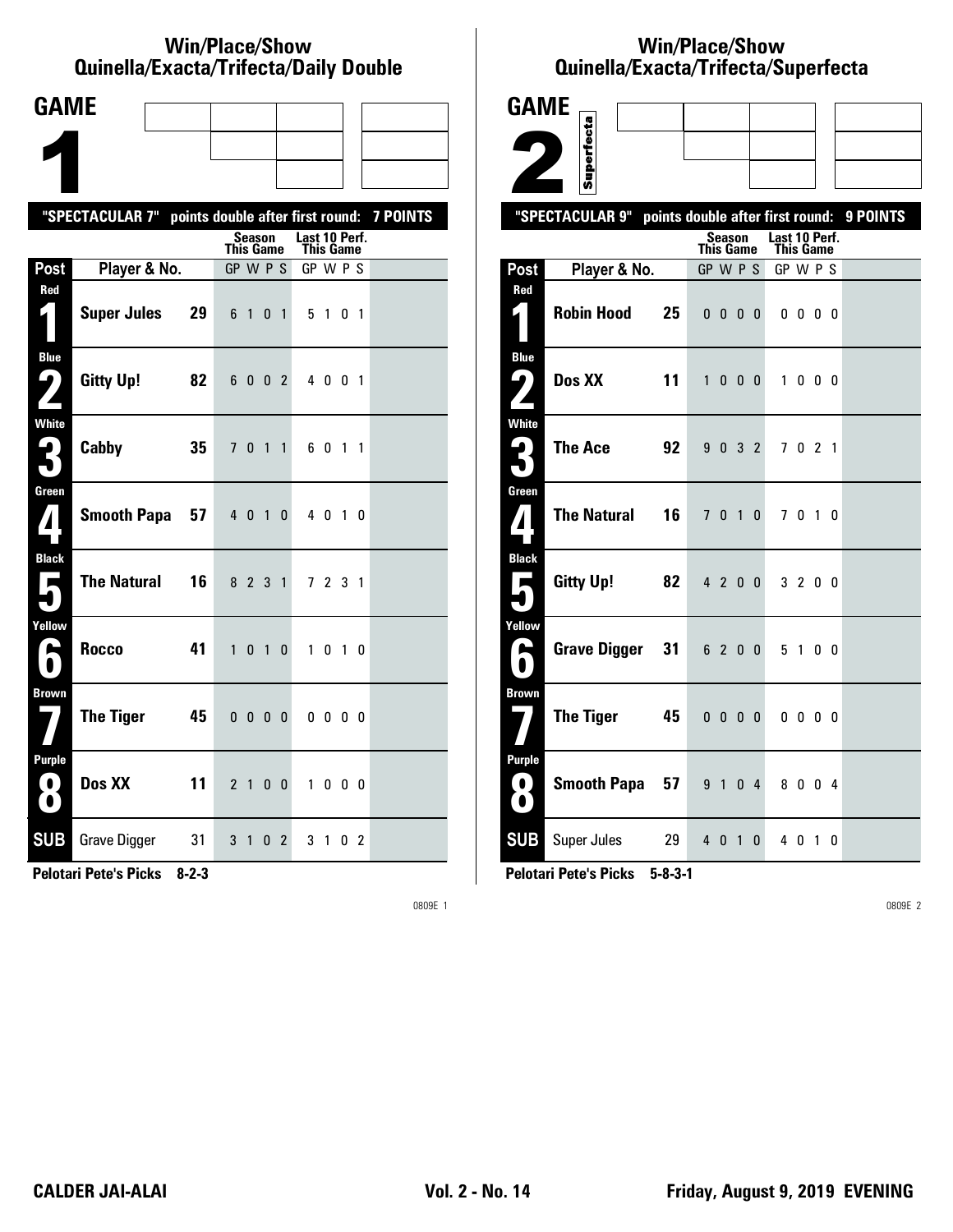#### **Win/Place/Show Qui nel la/Exacta/Tri fecta/Pick 5**



|              | "SPECTACULAR 7"      | points double after first round: |                |                |                |                |                            |                |        |        | <b>7 POINTS</b>  |              |                |                         |
|--------------|----------------------|----------------------------------|----------------|----------------|----------------|----------------|----------------------------|----------------|--------|--------|------------------|--------------|----------------|-------------------------|
|              |                      |                                  | This Game      | <b>Season</b>  |                |                | Last 10 Perf.<br>This Game |                |        |        | <b>All Games</b> | <b>Team</b>  |                |                         |
| Post         | Player & No.         |                                  | GP W P S       |                |                |                | GP W P S                   |                |        |        | GP W P S         |              |                |                         |
| Red          | <b>The Ace</b>       | 92                               | 12             | 0              | 3              | 1              | 10                         | 0              | 3      | 1      | 1                | $\mathbf{0}$ | $\overline{0}$ | $\overline{1}$          |
|              | <b>The Tiger</b>     | 45                               | 1              | 0              | $\mathbf{0}$   | 1              | 1                          | 0              | 0      | 1      |                  |              |                |                         |
| <b>Blue</b>  | Mr. White            | 93                               | 8              | 1              | 1              | $\overline{2}$ | 7                          | 1              | 1      | 1      |                  |              |                |                         |
| ◢            | <b>Super Jules</b>   | 29                               | 6              | 0              | 1              | 0              | 5                          | 0              | 1      | 0      | 4                | - 0          | 0 <sub>1</sub> |                         |
| White        | Dos XX               | 11                               | 1              | $\mathbf{0}$   | 0              | 0              | 0                          | 0              | 0      | 0      | 1                | 0            | 0 <sub>0</sub> |                         |
|              | <b>Big Z</b>         | 37                               | 5              | 0              | $\mathbf{0}$   | 0              | 3                          | 0              | 0      | 0      |                  |              |                |                         |
| Green        | <b>Grave Digger</b>  | 31                               | 10             | $\overline{2}$ | $\overline{2}$ | $\overline{2}$ | 8                          | $\overline{2}$ | 1      | 2      | 3                | $\mathbf{1}$ | $\mathbf{0}$   | - 0                     |
|              | <b>Wonder Boy</b>    | 12                               | $\mathfrak{p}$ | $\Omega$       | 1              | 0              | 2                          | 0              | 1      | 0      |                  |              |                |                         |
| <b>Black</b> | <b>Smooth Papa</b>   | 57                               | 12             | $\overline{2}$ | 1              | 0              | 10                         | $\overline{2}$ | 1      | 0      | 1                | $\mathbf{0}$ | $\mathbf{0}$   | $\overline{\mathbf{0}}$ |
|              | <b>The Natural</b>   | 16                               | 8              | 0              | $\mathbf{0}$   | 4              | 7                          | 0              | 0      | 3      |                  |              |                |                         |
| Yellow       | <b>Robin Hood</b>    | 25                               | $\overline{2}$ | 0              | 0              | 0              | 2                          | 0              | 0      | 0      | $\Omega$         | $\mathbf{0}$ | $\mathbf{0}$   | 0                       |
| $\bullet$    | Rocco                | 41                               | $\overline{4}$ | $\mathbf{0}$   | 0              | 1              | 4                          | 0              | 0      | 1      |                  |              |                |                         |
| Brown        | Cabby                | 35                               | 10             | $\overline{2}$ | $\mathbf{1}$   | 1              | 8                          | $\overline{2}$ | 1      | 1      | 1                | $\mathbf{0}$ | $\mathbf{0}$   | $\overline{0}$          |
|              | <b>El Nino</b>       | 84                               | $\overline{7}$ | 2              | 1              | 1              | 6                          | 1              | 1      | 1      |                  |              |                |                         |
| Purple       | <b>Gitty Up!</b>     | 82                               | 7              | 3              | $\mathbf{0}$   | $\mathbf{0}$   | 5                          | 1              | 0      | 0      | 3                | $\mathbf{1}$ | 0              | $\overline{\mathbf{0}}$ |
| $\bullet$    | <b>The Gladiator</b> | 77                               | 9              | 3              | 0              | 0              | 7                          | 2              | 0      | 0      |                  |              |                |                         |
| <b>SUBS</b>  | Toto<br>The King     | 38<br>28                         | 3<br>5         | 0<br>$\Omega$  | 0<br>1         | 2<br>1         | 2<br>5                     | 0<br>0         | 0<br>1 | 1<br>1 |                  |              |                |                         |
|              |                      |                                  |                |                |                |                |                            |                |        |        |                  |              |                |                         |

**Pelotari Pete's Picks 2-6-7**

0809E 3

#### **Win/Place/Show Qui nel la/Exacta/Tri fecta**



|                          | "SPECTACULAR 7"                 | points double after first round: |                |                |                          |          |                |                |                |        | <b>7 POINTS</b> |                   |                |                |
|--------------------------|---------------------------------|----------------------------------|----------------|----------------|--------------------------|----------|----------------|----------------|----------------|--------|-----------------|-------------------|----------------|----------------|
|                          |                                 |                                  | This Game      | Season         |                          |          | Last 10 Perf.  | This Game      |                |        |                 | Team<br>All Games |                |                |
| Post                     | Player & No.                    |                                  | GP W P S       |                |                          |          | GP W P S       |                |                |        |                 | GP W P S          |                |                |
| Red                      | Dos XX                          | 11                               | $\overline{2}$ | 0              | 0                        | $\Omega$ | 1              | 0              | 0              | 0      | 0               | 0                 | $\mathbf{0}$   | 0              |
|                          | <b>The Tiger</b>                | 45                               | 1              | 0              | 0                        | 1        | 1              | 0              | 0              | 1      |                 |                   |                |                |
| <b>Blue</b><br>$\bullet$ | <b>Gitty Up!</b>                | 82                               | 7              | $\overline{2}$ | $\mathbf{1}$             | 1        | 5              | 2              | 0              | 1      | 0               | 0                 | $\mathbf{0}$   | $\overline{0}$ |
|                          | <b>Rocco</b>                    | 41                               | 4              | 0              | 0                        | 1        | 4              | 0              | 0              | 1      |                 |                   |                |                |
| White<br>ها              | Cabby                           | 35                               | 8              | 0              | 1                        | 1        | 8              | 0              | 1              | 1      | 1               | 0                 | $\mathbf{0}$   | 0              |
|                          | The King                        | 28                               | 6              | 1              | 1                        | 1        | 6              | 1              | 1              | 1      |                 |                   |                |                |
| Green                    | <b>Robin Hood</b>               | 25                               | 3              | 0              | 1                        | 1        | $\overline{c}$ | 0              | 1              | 1      | 1               | $\mathbf{0}$      | $\mathbf{0}$   | - 0            |
| $\mathbf{I}$             | <b>Super Jules</b>              | 29                               | 7              | 1              | 2                        | 0        | 6              | 1              | 1              | 0      |                 |                   |                |                |
| <b>Black</b><br>E        | <b>Smooth Papa</b>              | 57                               | 10             | 1              | $\overline{\phantom{a}}$ | 3        | 9              | 1              | 2              | 3      | $\Omega$        | $\mathbf{0}$      | $\overline{0}$ | - 0            |
|                          | <b>El Nino</b>                  | 84                               | 7              | 1              | $\mathfrak{p}$           | 0        | 6              | 1              | 1              | 0      |                 |                   |                |                |
| Yellow                   | <b>Grave Digger</b>             | 31                               | 8              | 1              | 1                        | 1        | 8              | 1              | 1              | 1      | 3               | 0                 | $\mathbf{0}$   | 0              |
|                          | <b>The Gladiator</b>            | 77                               | 7              | $\overline{2}$ | $\overline{2}$           | 0        | 7              | $\overline{c}$ | $\overline{2}$ | 0      |                 |                   |                |                |
| <b>Brown</b>             | Momo                            | 30                               | 3              | $\mathbf{0}$   | $\mathbf{0}$             | 1        | 3              | 0              | $\mathbf{0}$   | 1      | 3               | $\mathbf{0}$      | $\mathbf{1}$   | $\Omega$       |
|                          | <b>Action</b>                   | 59                               | $\overline{2}$ | 0              | 1                        | 0        | 2              | 0              | 1              | 0      |                 |                   |                |                |
| Purple                   | The Ace                         | 92                               | 11             | $\overline{2}$ | $\overline{2}$           | 0        | 9              | 1              | 1              | 0      | 1               | 0                 | $\mathbf{0}$   | 0              |
| $\bullet$                | <b>Big Z</b>                    | 37                               | 5              | 0              | 0                        | 0        | 3              | 0              | 0              | 0      |                 |                   |                |                |
| <b>SUBS</b>              | Mr. White<br><b>The Natural</b> | 93<br>16                         | 6<br>7         | 1<br>1         | $\Omega$<br>1            | 0<br>0   | 6<br>5         | 1<br>0         | 0<br>1         | 0<br>0 |                 |                   |                |                |
|                          |                                 |                                  |                |                |                          |          |                |                |                |        |                 |                   |                |                |

**Pelotari Pete's Picks 1-6-7**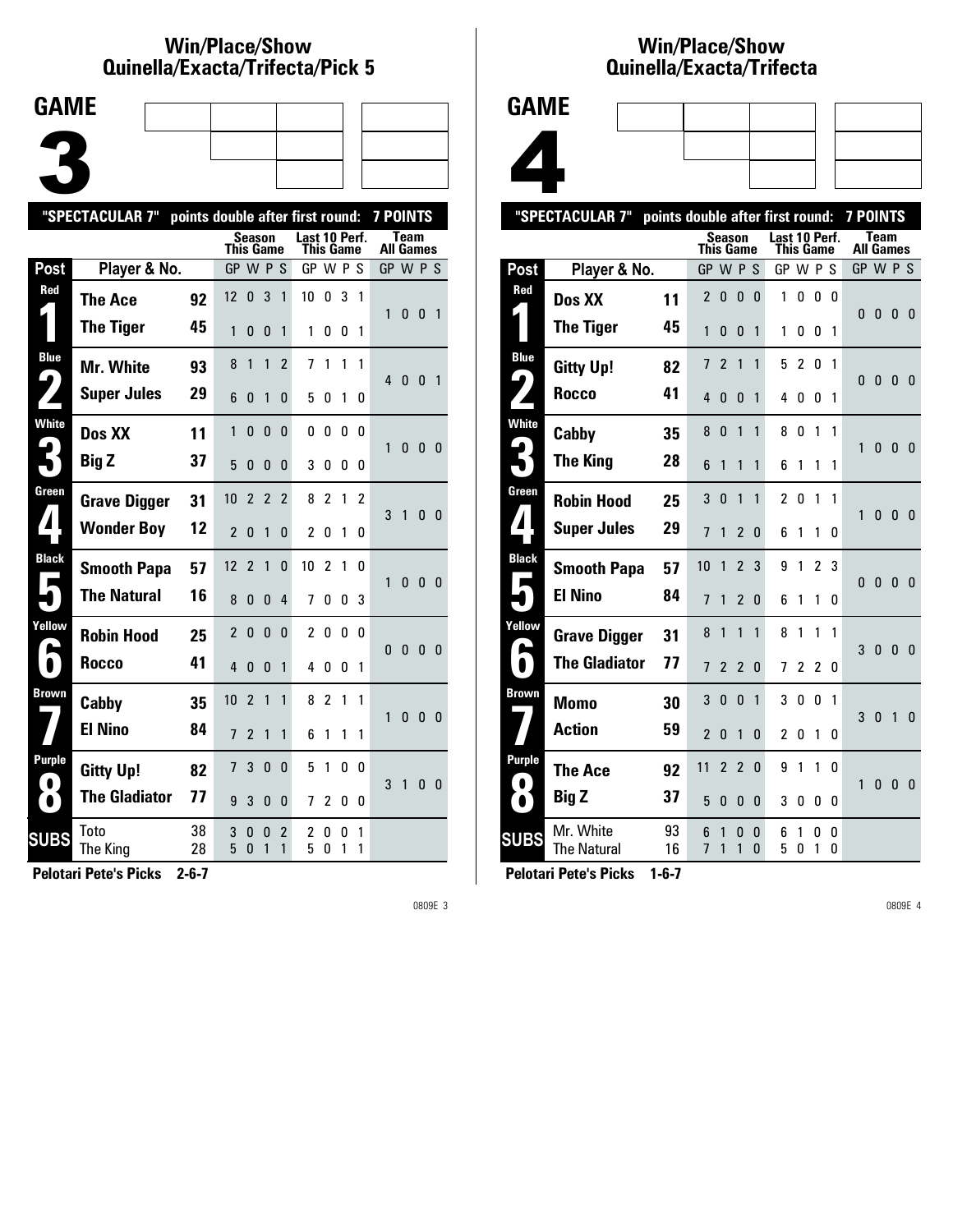# **Win/Place/Show Qui nel la/Exacta/Tri fecta**

| <b>GAME</b> |  |  |
|-------------|--|--|
|             |  |  |
|             |  |  |
|             |  |  |
|             |  |  |
|             |  |  |
|             |  |  |

|                                      | "SPECTACULAR 7"      | points double after first round: |                  |                               |                     |                |                                   |                     |                     |                | <b>7 POINTS</b>  |                |                |                         |
|--------------------------------------|----------------------|----------------------------------|------------------|-------------------------------|---------------------|----------------|-----------------------------------|---------------------|---------------------|----------------|------------------|----------------|----------------|-------------------------|
|                                      |                      |                                  | <b>This Game</b> |                               | Season              |                | Last 10 Perf.<br><b>This Game</b> |                     |                     |                | <b>All Games</b> | Team           |                |                         |
| Post                                 | Player & No.         |                                  | GP W P S         |                               |                     |                | GP W P S                          |                     |                     |                | GP W P S         |                |                |                         |
| Red                                  | <b>Gitty Up!</b>     | 82                               | 3                | 0                             | 0                   | $\Omega$       | $\overline{2}$                    | 0                   | 0                   | 0              | 1                | 1              | $0\quad 0$     |                         |
|                                      | <b>Action</b>        | 59                               | 10               | 2                             | $\mathbf{0}$        | 0              | 9                                 | 2                   | 0                   | 0              |                  |                |                |                         |
| <b>Blue</b><br>$\blacktriangleright$ | <b>The General</b>   | 23                               | 5                | 0                             | 0                   | 0              | 3                                 | 0                   | 0                   | 0              | 3                | 1              | 1              | 0                       |
|                                      | <b>The Warrior</b>   | 60                               | 12               | 3                             | 4                   | 2              | 10                                | 3                   | 4                   | 2              |                  |                |                |                         |
| <b>White</b>                         | <b>Mr. White</b>     | 93                               | 5                | 0                             | 0                   | 1              | 4                                 | 0                   | 0                   | 1              | 0                | $\bf{0}$       | 0              | - 0                     |
|                                      | <b>The Tiger</b>     | 45                               | 1                | 0                             | 0                   | 0              | 1                                 | 0                   | 0                   | 0              |                  |                |                |                         |
| Green                                | Dos XX               | 11                               | 1                | $\Omega$                      | $\mathbf{0}$        | $\Omega$       | 1                                 | $\mathbf{0}$        | 0                   | $\Omega$       | 1                | 0              | $\mathbf{0}$   | - 0                     |
|                                      | <b>Wonder Boy</b>    | 12                               | 12               | $\Omega$                      | 1                   | 3              | 10                                | 0                   | 1                   | 2              |                  |                |                |                         |
| <b>Black</b>                         | Cabby                | 35                               | 6                | 0                             | $\mathbf{1}$        | 0              | 4                                 | 0                   | 1                   | 0              | 3                | $\mathbf{0}$   | $\mathbf{0}$   | $\overline{\mathbf{0}}$ |
|                                      | <b>Big Z</b>         | 37                               | 3                | 0                             | $\mathbf{0}$        | 0              | $\overline{c}$                    | 0                   | 0                   | 0              |                  |                |                |                         |
| Yellow                               | <b>Toto</b>          | 38                               | 12               | 5                             | 1                   | $\overline{2}$ | 10                                | 5                   | 1                   | 1              | $\overline{2}$   | $\mathbf{0}$   | 0 <sub>2</sub> |                         |
| $\bullet$                            | <b>The Natural</b>   | 16                               | $\overline{2}$   | 1                             | 1                   | 0              | $\overline{2}$                    | 1                   | 1                   | 0              |                  |                |                |                         |
| Brown                                | <b>Grave Digger</b>  | 31                               | 6                | 0                             | 1                   | 0              | 5                                 | 0                   | 0                   | 0              | $\Omega$         | $\mathbf{0}$   | $\mathbf{0}$   | - 0                     |
|                                      | Rocco                | 41                               | 3                | $\Omega$                      | 0                   | 1              | 3                                 | 0                   | 0                   | 1              |                  |                |                |                         |
| Purple                               | Momo                 | 30                               | 12               | $\overline{2}$                | 4                   | $\overline{2}$ | 10                                | 1                   | 3                   | $\overline{2}$ | 5                | $\overline{2}$ | $\mathbf{0}$   | $\overline{1}$          |
| $\bullet$                            | <b>The Gladiator</b> | 77                               | 11               | 2                             | 0                   | 2              | 9                                 | $\overline{2}$      | 0                   | 1              |                  |                |                |                         |
| <b>SUBS</b>                          | The Ace<br>El Nino   | 92<br>84                         | 5<br>8           | 1<br>$\overline{\mathcal{C}}$ | 0<br>$\overline{2}$ | 0<br>1         | 5<br>7                            | 1<br>$\overline{c}$ | 0<br>$\overline{c}$ | 0<br>1         |                  |                |                |                         |
|                                      |                      |                                  |                  |                               |                     |                |                                   |                     |                     |                |                  |                |                |                         |

**Pelotari Pete's Picks 8-6-7**

0809E 5

## **Win/Place/Show Qui nel la/Exacta/Tri fecta/Super fecta**



|                            | "SPECTACULAR 9"       | points double after first round: |                  |              |                |                     |                |                |                |                | 9 POINTS |                          |                |                |
|----------------------------|-----------------------|----------------------------------|------------------|--------------|----------------|---------------------|----------------|----------------|----------------|----------------|----------|--------------------------|----------------|----------------|
|                            |                       |                                  | <b>This Game</b> | Season       |                |                     | Last 10 Perf.  | This Game      |                |                |          | Team<br><b>All Games</b> |                |                |
| Post                       | Player & No.          |                                  | GP W P S         |              |                |                     | GP W P S       |                |                |                | GP W P S |                          |                |                |
| Red                        | Momo                  | 30                               | 11               | 2            | 2              | $\overline{2}$      | 9              | $\overline{c}$ | $\overline{2}$ | 1              |          |                          |                |                |
|                            | <b>Super Jules</b>    | 29                               | 3                | $\mathbf{0}$ | $\Omega$       | 0                   | 3              | 0              | 0              | 0              | 3        | $\mathbf{0}$             | $\overline{1}$ | 1              |
| <b>Blue</b>                | Dos XX                | 11                               | $\overline{2}$   | $\mathbf{0}$ | $\mathbf{0}$   | $\mathbf{0}$        | 1              | 0              | 0              | 0              |          |                          |                |                |
| 4                          | <b>The Gladiator</b>  | 77                               | 11               | 3            | 1              | $\mathfrak{p}$      | 10             | 3              | 1              | 2              | 1        | 0                        | $\mathbf{0}$   | - 0            |
| <b>White</b>               | <b>Mr. White</b>      | 93                               | 5                | 3            | $\Omega$       | $\mathbf{0}$        | 5              | 3              | 0              | 0              | $\Omega$ | $\mathbf{0}$             | 0              | - 0            |
| 2                          | <b>Wonder Boy</b>     | 12                               | 12               | 3            | $\overline{2}$ | 1                   | 10             | 1              | 2              | 1              |          |                          |                |                |
| Green                      | <b>Gitty Up!</b>      | 82                               | 5                | 1            | $\Omega$       | $\mathbf{0}$        | 5              | 1              | 0              | 0              | 1        | $\mathbf{1}$             | $\mathbf{0}$   | $\overline{0}$ |
| $\mathbf I$                | <b>The Warrior</b>    | 60                               | 12               | 3            | 3              | 3                   | 10             | 3              | $\overline{2}$ | 3              |          |                          |                |                |
| <b>Black</b>               | Toto                  | 38                               | 11               | 1            | 3              | 1                   | 10             | 1              | 3              | 1              |          | 320                      |                | $\overline{0}$ |
|                            | <b>Action</b>         | 59                               | 12               | 0            | 1              | $\overline{2}$      | 10             | 0              | 1              | $\overline{2}$ |          |                          |                |                |
| Yellow                     | <b>The General</b>    | 23                               | 8                | 1            | 1              | 1                   | 6              | 1              | 1              | 1              | 1        | 0                        | $\mathbf{0}$   | $\mathbf{0}$   |
|                            | <b>The King</b>       | 28                               | 11               | 2            | 0              | 0                   | 9              | 1              | 0              | 0              |          |                          |                |                |
| Brown                      | <b>The Ace</b>        | 92                               | 3                | $\mathbf{0}$ | $\mathbf{0}$   | $\mathbf{1}$        | $\overline{c}$ | 0              | 0              | 1              | 1        | 0                        | 0              | $\overline{1}$ |
|                            | <b>The Tiger</b>      | 45                               | 1                | 0            | $\mathbf{0}$   | 0                   | 1              | 0              | 0              | 0              |          |                          |                |                |
| <b>Purple</b><br>$\bullet$ | <b>Robin Hood</b>     | 25                               | 11               | $\mathbf{0}$ | $\mathbf{0}$   | $\overline{4}$      | 10             | 0              | $\Omega$       | 3              | 6        | $\bf{0}$                 | $\overline{1}$ | $\overline{1}$ |
| $\bullet$                  | <b>El Nino</b>        | 84                               | 10               | 1            | $\overline{2}$ | 1                   | 8              | 1              | 1              | 1              |          |                          |                |                |
| <b>SUBS</b>                | Grave Digger<br>Rocco | 31<br>41                         | 6<br>3           | 0<br>0       | 0<br>$\Omega$  | $\overline{c}$<br>0 | 4<br>3         | 0<br>0         | 0<br>0         | 1<br>0         |          |                          |                |                |
|                            |                       |                                  |                  |              |                |                     |                |                |                |                |          |                          |                |                |

**Pelotari Pete's Picks 4-2-5-1**